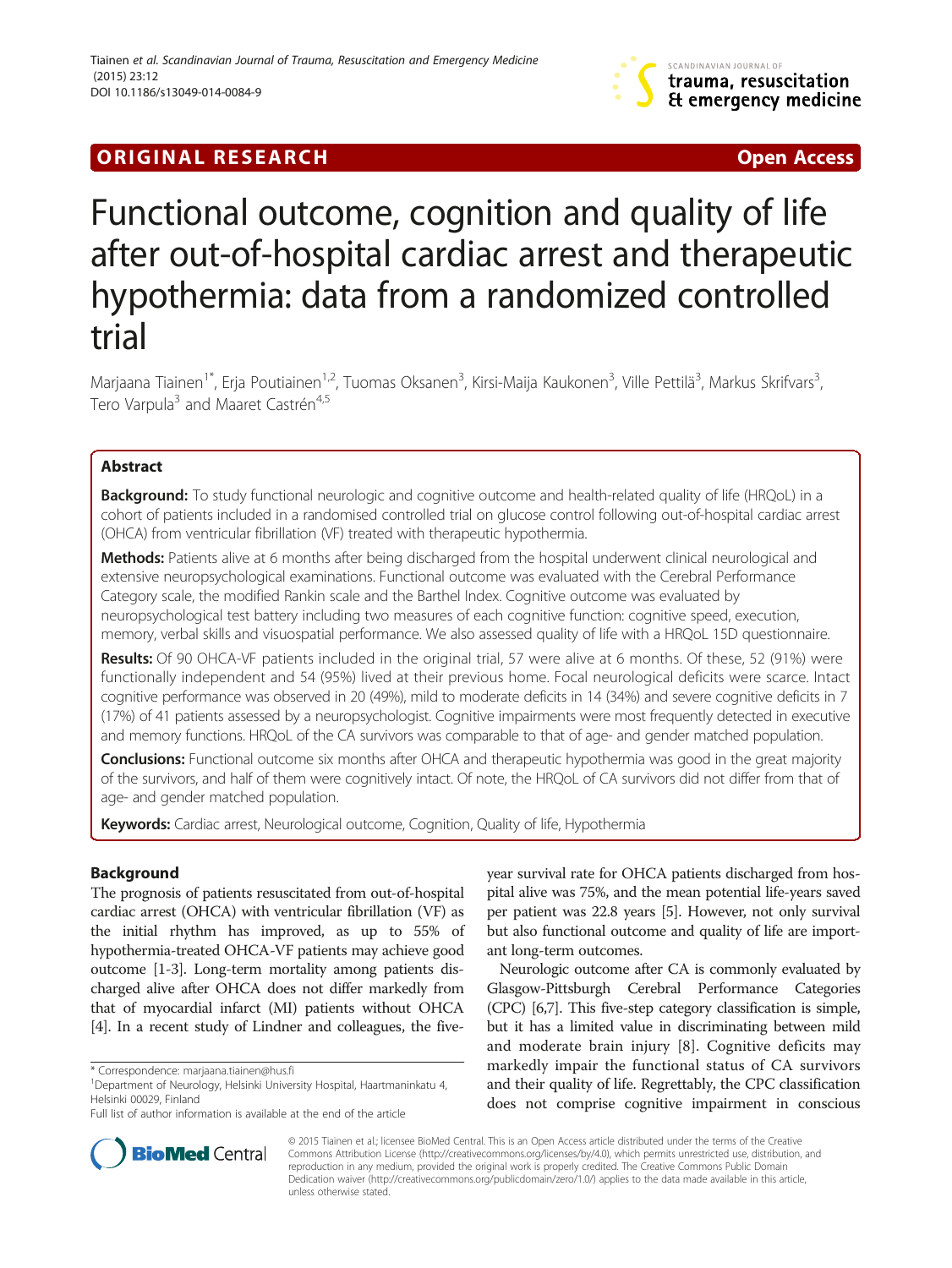subjects, unless the impairment is severe. The increased survival of OHCA-VF patients in the hypothermia-era does not seem to be associated with decrease in survivors with clinically significant cognitive deficits [\[9,10\]](#page-6-0). Comprehensive data on functional outcome of OHCA patients is still limited. As the number of CA survivors is increasing, there is clearly a need for data of their functional outcome and quality of life.

Accordingly, we aimed to evaluate the functional neurologic and cognitive outcome of hypothermia treated OHCA-VF survivors and their quality of life in a cohort of OHCA-VF patients included in a randomised controlled trial on strict versus moderate glucose control.

#### Methods

This study protocol was approved by the ethics committee of the Helsinki University Central Hospital (HUCH). All postresuscitation patients in the HUCH area with witnessed OHCA caused by VF and admitted to the two participating intensive care units (ICU) from November 2004 to December 2006 were screened for the SUGARtrial. The inclusion criteria were VF of presumed cardiac origin, witnessed arrest, age ≥ 18 years, basic life support (BLS) delay less than 15 min, return of spontaneous circulation (ROSC) less than 35 min and unconsciousness at hospital admission. Exclusion criteria were persistent hypotension (mean arterial pressure below 65 mmHg for over 30 min) despite therapy, pregnancy, terminal illness, pre-arrest illness limiting follow-up (eg. dementia), or a do not attempt resuscitation order. After obtaining informed consent from a close relative, patients were randomized into a strict (4–6 mmol/l) or a moderate (6–8 mmol/l) glucose control group for the first 48 hours of treatment in the ICU. Short-acting insulin was used in both groups as needed. All patients received therapeutic hypothermia of 33°C for 24 hours induced with an intravascular cooling device (CoolGard, Zoll Medical Corporation), followed by slow warming (warming rate not exceeding 0.5°C per hour) to normothermia. General treatment of the patients was conducted according to the ICU's written standard protocols. The delay from discontinuation of sedative medication to recovery of consciousness (defined as ability to obey verbal commands) was recorded. The cause of CA was classified as acute MI, myocardial ischemia without infarction, primary arrhythmia, or other. The short-term outcome of the SUGAR-trial has been published previously [[11](#page-6-0)].

#### Evaluation of outcome

All patients alive 6 months after CA were contacted and invited for a follow-up visit. The evaluation at follow-up visit included an interview and standard neurologic examination performed by the same board certified neurologist (MT). For institutionalized patients the assessment included also

an interview with the nearest relatives and/or with nursing staff. The neurological outcome was also assessed by modified Rankin Scale (mRs) [\[12\]](#page-6-0), Barthel Index (BI) [[13](#page-6-0)], and National Institutes of Health stroke scale (NIHSS) [\[14](#page-6-0)]. Cognitive outcome was evaluated by neuropsychological examination including two measures of each cognitive function: cognitive speed, execution, memory, verbal skills and visuospatial performance. Health-related quality of life (HRQoL) was assessed by the 15D questionnaire [\[15\]](#page-6-0). The neurologist and the neuropsychologist performing the evaluations were unaware of the patient's glucose treatment group. If a patient was not able or not willing to attend a follow-up visit, a telephone interview was performed, with evaluation of CPC, BI and mRs.

Modified Rankin scale is a widely applied measure of global disability and handicap after stroke [[12](#page-6-0)]. The scores for patients alive range from 0 (no symptoms) to 5 (bedridden, incontinent, and requires constant nursing care and attention). Favourable outcome in stroke studies is defined as mRs  $0-2$  ( $0 = no$  symptoms at all,  $1 = no$  significant disability despite symptoms,  $2 =$  slight disability; independent but unable to carry out all previous activities). The Barthel Index is a measure to assess an individual's ability to perform activities of daily living related to self-care and mobility; for example, transfers, stairs, feeding, dressing, personal care and bathing [\[13](#page-6-0)]. The range of functionally independent outcome is 95 to 100. BI score 90-55 indicates moderate dependency, and score 50-0 indicates full dependency. NIHSS is a widely used instrument for the evaluation of neurologic impairment after stroke [\[14](#page-6-0)]. A 15-item scale provides a quantitative measure of the key components of a standard neurologic examination, with higher scores indicating greater impairment.

Neuropsychological examination was designed to estimate cognitive functions sensitive to CA related cognitive deficits. Different cognitive functions were measured by the Similarities, Block Design and Digit Symbol subtests of the Wechsler Adult Intelligence Scale-Revised (WAIS-R), and by the Logical Passages subtask of the Wechsler Memory Scale-Revised (WMS-R) and the List Learning task of the WMS-III [\[15-17](#page-6-0)]. Furthermore, the Trail-Making Test (Parts A and B), the Interference and naming subtasks of the modified Stroop Test, semantic fluency task (animal names) and visual search task were used [\[18,19](#page-6-0)]. A patient's test performance was categorized as normal or impaired using the cut point of one standard deviation (SD) below the mean of the Finnish normative sample. If among the 10 tests none or only one (≤10%) was impaired a subject's cognitive performance was considered intact. When two to four tests (11- 49%) were below 1 SD cut point a cognitive functioning was scored as mildly to moderately defective, and when at least half of the tests  $(\geq 50\%)$  were impaired it was scored as severely defective.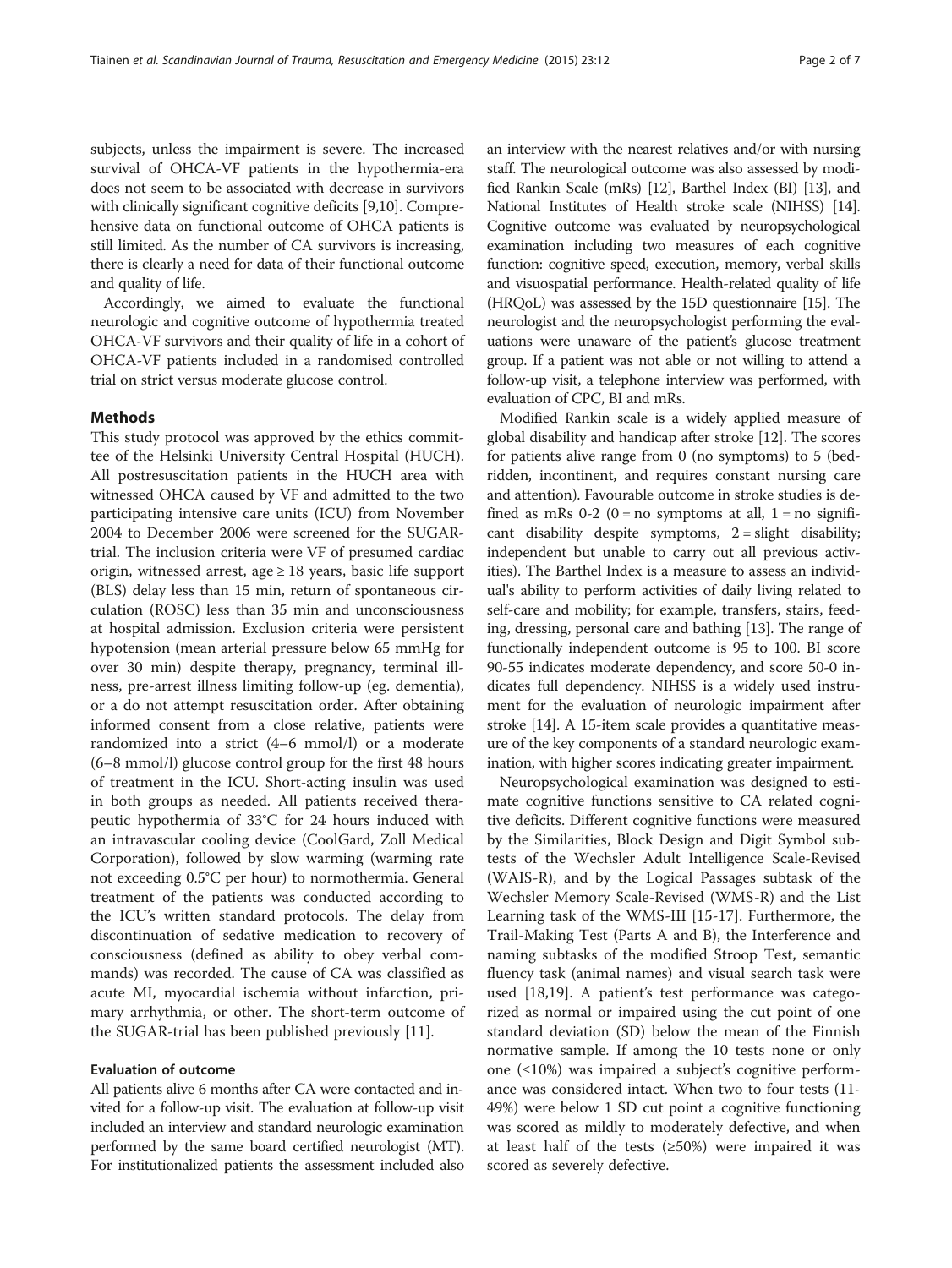15D is a generic, standardized, non-disease-specific self-administered multidimensional measure of HRQoL [[20\]](#page-6-0). It has 15 dimensions: mobility, vision, hearing, breathing, sleeping, eating, speech, elimination, usual activities, mental function, discomfort and symptoms, depression, distress, vitality and sexual activity. Each dimension is divided into five grades of severity. The 15D can be used both as a profile and single index score measure. The single index score, 15D score on a 0–1 scale, represents the overall HRQoL, and is calculated from the health state descriptive system by using a set of population-based preference or utility weights. The maximum score is 1 (no problems on any dimensions) and the minimum score 0 (being dead). The minimal clinically significant difference in 15D is 0.03 [[20\]](#page-6-0). The 15D instrument has been tested in various states of illness, e.g. in invasive treatment of coronary artery disease [[21](#page-6-0)] and stroke [[22,23\]](#page-6-0).

# Statistical analysis

We present categorical variables as counts and percentages, and non-normally distributed continuous data as median and range, compared with the Mann-Whitney U-test. We compared binary outcome data by Fisher's exact test. Correlations were analyzed by Spearman's rhotest. Cognitive functions were analyzed using means and standard deviations. P values < 0.05 were considered statistically significant. We used the Statistica data analysis software system® (StatSoft, Tulsa, OK, USA) to analyze the data.

# Results

At six months after CA, 57 patients (63%) of 90 patients included in the study were alive and were contacted. Outcome was assessed on a follow-up visit for 49 patients and by a phone interview for eight patients who had no possibility for a visit (two living at a remote location, three not willing to attend a visit, two patients not being able to attend a visit due to other serious medical conditions, one patient not speaking Finnish, Swedish nor English interviewed by a translator). Figure 1 presents the flow-chart of study patients. The surviving patients were evaluated six to eight months (median 7.0 months) after the CA. Their clinical and demographical data are presented in Table [1](#page-3-0). Diagnostic cardiologic examinations and therapeutic interventions were commonly performed during the initial hospital stay. Coronary angiography had been performed on 51 (89%) patients, percutaneous coronary intervention (PCI) on 21 (37%) patients and coronary artery bypass grafting (CABG) on 7 (12%) patients. Electrophysiological testing had been performed on 17 (30%) patients and an implantable cardioverter defibrillator (ICD) had been implanted in 19 (33%) of the 57 patients.



No difference was observed in the delay to recovery of consciousness, CPC, cognitive outcome, NIHSS, mRs, BI outcome or HRQoL between the strict and moderate glucose groups (data not shown). Therefore we present the outcome data as one group.

At evaluation after CA, CPC 1 outcome had been achieved by 38 patients (42%), CPC 2 by 12 patients (13%), and CPC 3 by 7 patients (8%). None of the patients were in persistent vegetative state (CPC 4), and 33 (37%) had died (CPC 5). Two patients with CPC 2 outcome had already pre-arrest CPC of 2, and post-arrest CPC 3 patients included one patient with a pre-arrest CPC level of 3 and two patients with pre-arrest CPC of 2. Thus, favourable outcome after CA (CPC 1 or 2) was observed in 50 (88% of 57 survivors and 56% of all 90 randomized patients). See Table [2](#page-3-0) for additional data on functional outcome.

The distribution of CPC, mRs, BI and NIHSS scores among the survivors are presented as Figure [2](#page-4-0). Median [IQR] mRs score was 0 [0-2], median BI score 100 [100- 100] and median NIHSS score 0 [0-0]. Of 57 survivors, the outcome was good in 52 (91%) by Barthel Index (BI 95-100), and in 50 (88%) by mRS (mRS 0-2).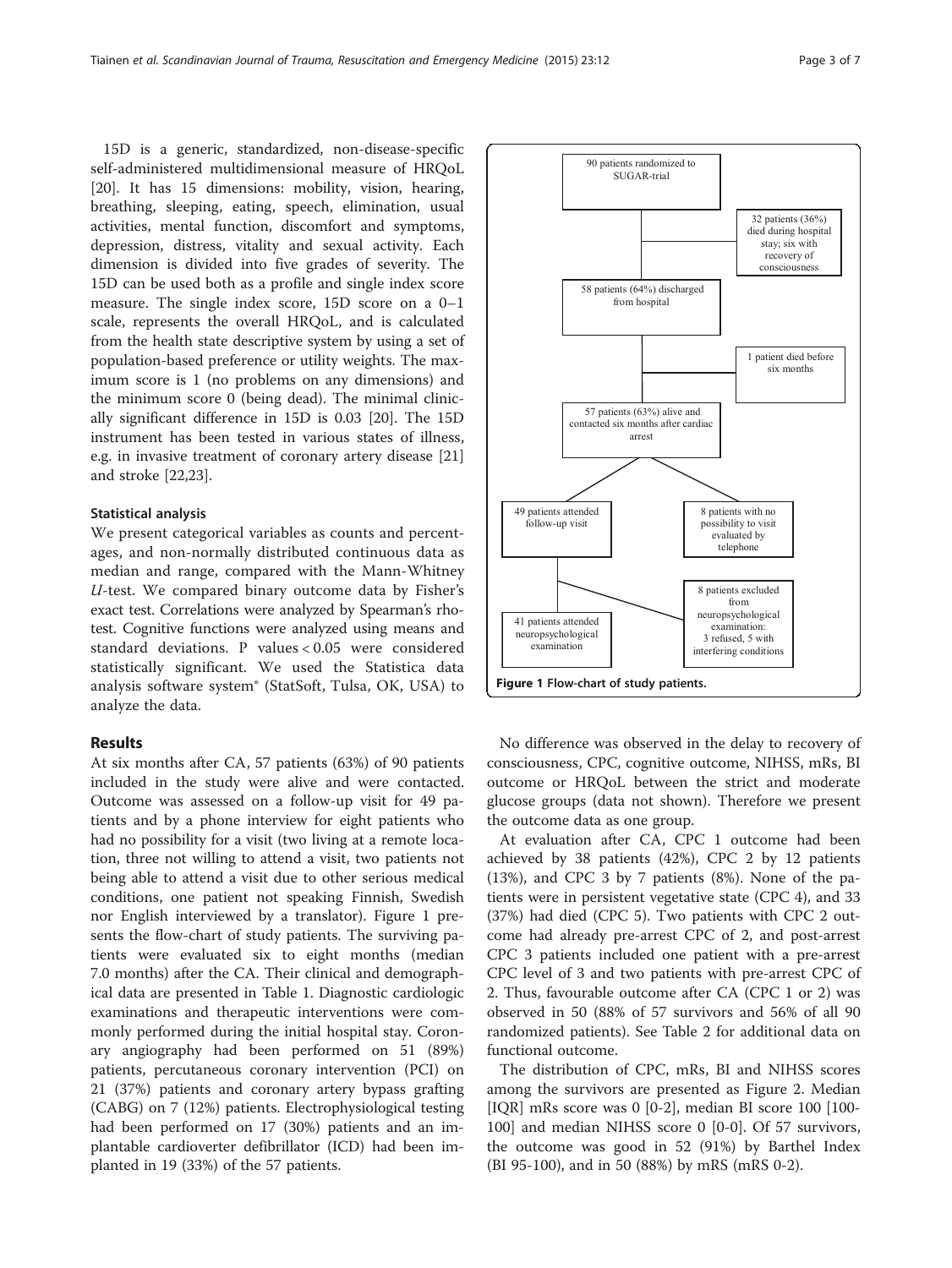### <span id="page-3-0"></span>Table 1 Clinical and demographical data on patients alive six months after out-of-hospital cardiac arrest  $(N = 57)$

| Age, years                                          | 59 (24-78)       |
|-----------------------------------------------------|------------------|
| Male                                                | 44 (77%)         |
| Bystander initiated CPR                             | 38 (67%)         |
| BLS, min                                            | $8(2-14)$        |
| ACLS, min                                           | 14.5 (6-100)     |
| ROSC, min                                           | $17(7-33)$       |
| Length of ICU stay, days                            | $7(3-38)$        |
| Serum NSE at 24 hours, mmol/L                       | 16.0 (8.6-41.2)  |
| Serum NSE at 48 hours, mmol/L                       | 14.8 (6.8-33.1)  |
| Delay to recovery of consciousness, days            | $1(0-7)$         |
| The aetiology of cardiac arrest                     |                  |
| Acute myocardial infarction                         | 21 (37%)         |
| Myocardial ischemia without infarction              | 11 (19%)         |
| Arrhythmia                                          | 22 (39%)         |
| Other                                               | $3(5%)*$         |
| Pre-arrest medical history of                       |                  |
| Coronary heart disease                              | 13 (23%)         |
| Acute myocardial infarction                         | 10 (18%)         |
| Ventricular tachycardia or ventricular fibrillation | 2(4%)            |
| Cardiac insufficiency                               | 11 (19%)         |
| Hypertension                                        | 23 (40%)         |
| <b>Diabetes</b>                                     | 7 (12%)          |
| Hyperlipidemia, medication prescribed               | 13 (23%)         |
| Smoker/ex-smoker                                    | 18 / 11 (32/19%) |

Data are given as absolute numbers (percentage) or as median and range. CPR = cardiopulmonary resuscitation, BLS = basic life support, ACLS = advanced cardiac life support,  $ROSC = restoration$  of spontaneous circulation,  $ICU =$ intensive care unit, NSE = neuron specific enolase. Delay to recovery of consciousness has been counted from the withdrawal of sedative medication. \*Other aetiology of cardiac arrest: unknown for one subject, technical failure of an implantable cardioverter defibrillator in one subject, and myocardial sarcoidosis in one subject.

Neurological sequels of CA were relatively few. Two patients suffered also an ischemic stroke during the hospitalization for CA, and one of them presented with aphasia and apraxia with NIHSS score of 12. One patient had been diagnosed with post-arrest epilepsy (secondarily generalized seizures) and used antiepileptic medication with good seizure-control. Another patient had experienced focal myoclonic jerks, which had spontaneously declined over time.

Neuropsychological examination could be performed to 41 of the 49 patients attending follow-up visit (72% of all 57 patients alive). Reasons for exclusion were chronic conditions affecting cognitive skills  $(N = 4;)$  two patients with mental retardation, one patient with chronic schizophrenia and one patient with frontal infarct not able to co-operate), refusal  $(N = 3)$  and poor general condition  $(N = 1)$ . Of 41, 20 (49%) were cognitively intact,

Table 2 Functional outcome of patients alive six months after cardiac arrest  $(N = 57)$ 

| Lives at home                                    | 52 (91%) |
|--------------------------------------------------|----------|
| Lives with family                                | 46 (81%) |
| Lives alone                                      | 6 (11%)  |
| Receives some help from family members           | 8 (15%)  |
| Receives some help from social home-care system* | $1(2\%)$ |
| Institutional care                               | 5(9%)    |
| Sheltered home**                                 | 2(4%)    |
| Nursing home                                     | $1(2\%)$ |
| Long-term hospital                               | 2(4%)    |
| Employed at the time of cardiac arrest           | 26 (46%) |
| Returned to previous employment                  | 16 (61%) |
| On sick-leave, returned to work later on         | 3(12%)   |
| Retired from previous work due to the event      | 7 (27%)  |

Data are given as absolute numbers (percentage). \*One alone-living patient received help from a home-care nurse once a week with medication dispensing. \*\*These two patients had already lived in a sheltered home before cardiac arrest.

14 (34%) had mild to moderate cognitive deficits and severe cognitive deficits were found in 7 patients (17%). Cognitive deficits were predominantly detected in executive and memory functions.

The 15D profile of studied patients compared to ageand gender matched normal population sample  $(N = 5689)$ is presented in Figure [3](#page-4-0). The 15D total score of studied patients did not differ from the score of age- and gender matched general population  $(0.883 \text{ vs } 0.904, \text{ p} = 0.112)$ . The scores for two dimensions, usual activities and sexual activities, were significantly lower, whereas the score for one dimension, discomfort and symptoms, was significantly better than the respective scores in the general population sample matched with the gender and age distribution of the patients. Both mRs and CPC scores and classification by cognition correlated with self-assessed 15D total score (for CPC  $r = -0.425$ , for mRs  $r = -0.574$ , for cognition  $r = -0.317$ ,  $p < 0.05$ ). The 15D total score differed significantly between patients with mRs 0 and 1 (median score 0.952 vs 0.851,  $p = 0.012$ ), between mRs 0 and 2 (median score 0.952 vs 0.730,  $p = 0.003$ ) and between 0 and 1-2 (median score 0.952 vs 0.840, p < 0.001). The 15D total score difference was also significant between patients with CPC 1 and 2 (median score 0.939 vs 0.824, p = 0.017). However, the 15D total score did not differ between cognitively intact subjects and those with mild to moderate cognitive deficits  $(0.952 \text{ vs } 0.885, p = 0.323)$ .

## **Discussion**

We found that 91% of OHCA-VF patients surviving six months after CA were functionally independent and 95% of survivors had been able to return to their home.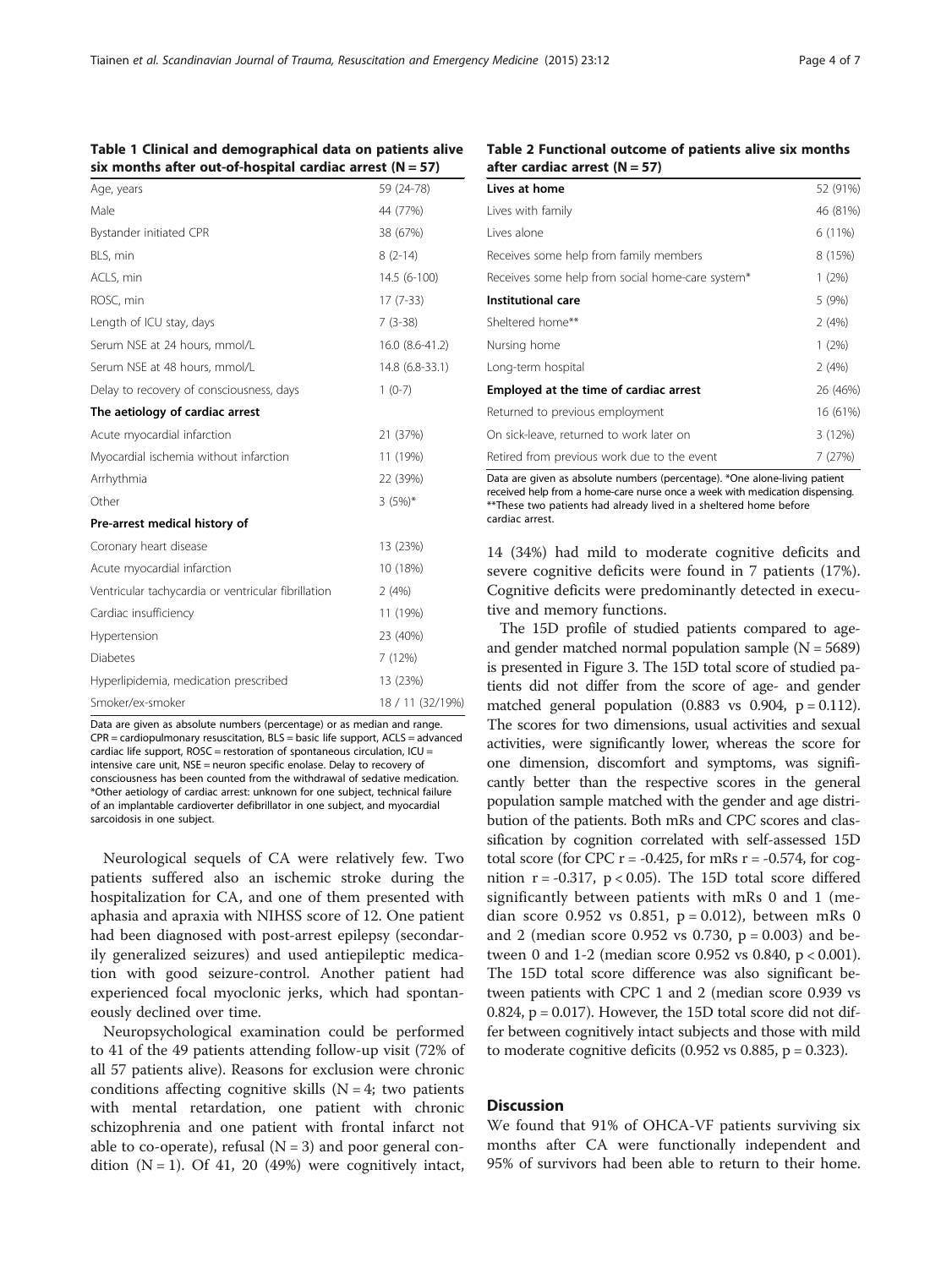<span id="page-4-0"></span>

Furthermore, the HRQoL of CA survivors did not differ from that of age- and sex-matched normal population.

The proportion of independent patients in this study was higher than the previously reported 65% one year after CA from the pre-hypothermia era [[24](#page-6-0)], and comparable to that of hypothermia-treated patients reported by Cronberg et al [[25](#page-6-0)]. Focal neurological sensomotor deficits among CA survivors are relatively scarce, which was also reflected in the low NIHSS scores among our study patients. The CPC outcome in

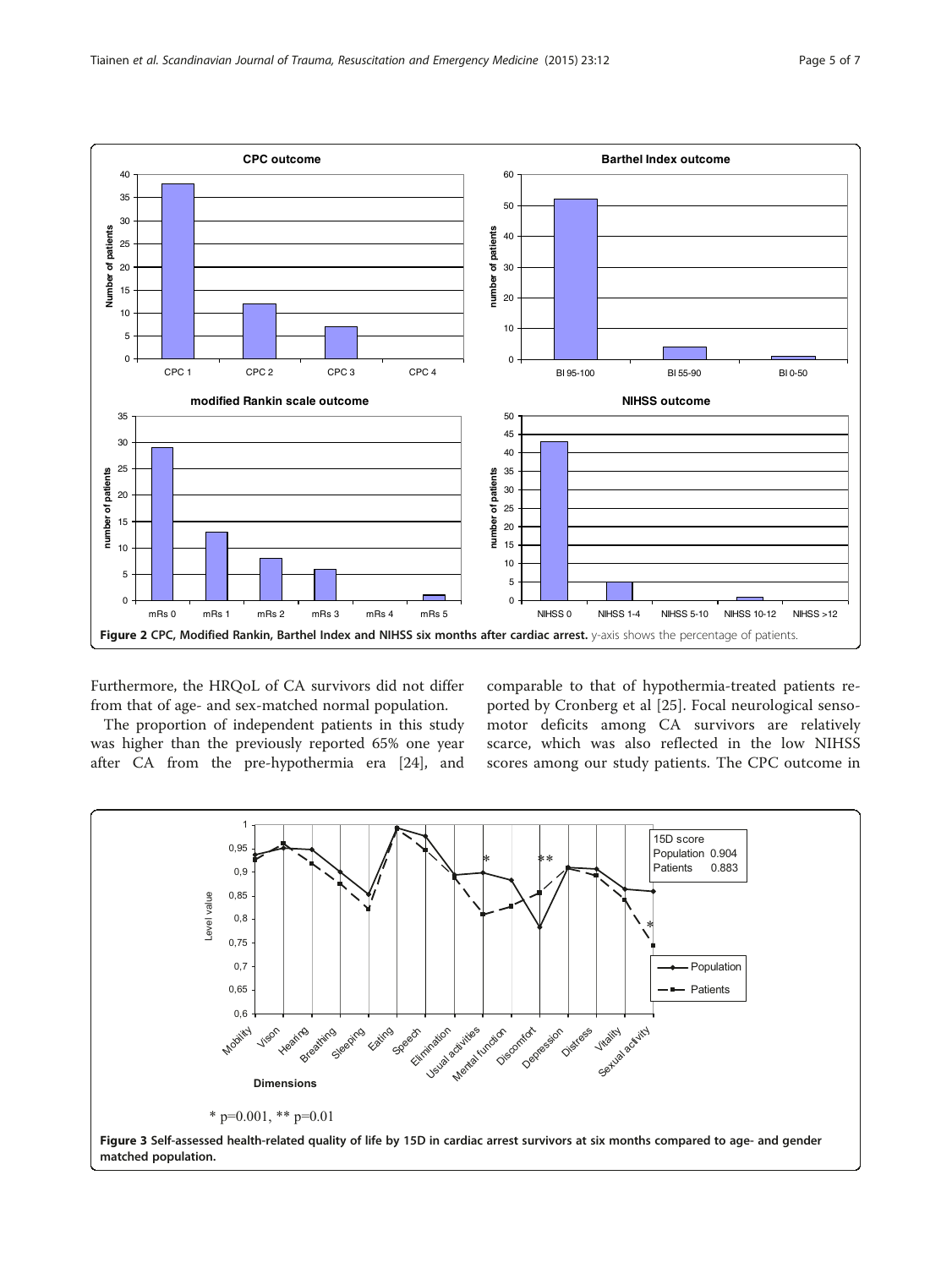our study was comparable to that of our Hypothermia After Cardiac Arrest -study patients [\[26](#page-6-0)]. In resuscitation studies it is usually assumed that all CA patients have a pre-arrest CPC level of 1, which is not the case in clinical settings. Thus, measuring change from assumed pre-arrest CPC level in addition to the achieved CPC level could reflect more accurately the clinical outcome.

Recent large prospective multicenter study reported that in medical and surgical ICU patients one out of four patients had cognitive impairment 12 months after critical illness, similar in severity to that of patients with mild Alzheimer's disease; and that neurocognitive dysfunction occurred both in young and old patients [\[27](#page-6-0)]. Neuropsychological deficits are common in survivors of CA, ranging from mild deficits in memory and executive functions to severe amnestic syndrome. In the present study half of studied survivors were cognitively intact at six months after CA. As in previous studies with detailed cognitive testing [\[9,25,28](#page-6-0)], the most frequent cognitive deficits were found in memory and executive functions. Extensive neuropsychological testing is not routinely offered for all CA survivors, and studies concentrating on predictors of cognitive outcome would be of great importance in order to detect survivors needing further cognitive evaluation and rehabilitation. Mild or moderate cognitive impairments do not necessarily translate to deficits in the activities in the daily living or threaten independency, but especially in the current demanding work life even subtle cognitive deficits may severely impair the person's working capacity. Recognition of cognitive defects would thus be important, as awareness of limitations enables the use of compensating strategies. In our study 73% of survivors employed at the time of CA returned to work. This high percentage could be related to the relatively small number of patients, but in previous studies this number has also been quite high, between 42-79% [\[25,29-31\]](#page-6-0).

In the study of Hsu et al, the CPC score at hospital discharge correlated poorly with all categories of the QoL measurements performed at least 6 months later [[32\]](#page-6-0). In our study the HRQoL score correlated well with CPC and mRs assessed by a neurologist at six-months after CA. Of note, for both CPC and mRs, there were significant differences in HRQoL between outcome classes generally regarded as good outcome (CPC 1-2 and mRs 0-2). It seems that even mild residual symptoms are reflected as lower self-assessed QoL. On the other hand, mild to moderate cognitive deficits did not result in significantly lower self-assessed HRQoL. A possible explanation for this is that 15D emphasizes physical symptoms, compared to cognitive complaints. It is also possible that patients with mild cognitive decline manage quite well in familiar environment, adapt to their deficits, or alternatively are unaware of their cognitive deficits. Further

studies examining the association of cognition and quality of life using methods sensitive to symptoms caused by cognitive deficits would be of importance.

Previous studies have suggested that most survivors of out-of-hospital CA present a satisfactory quality of life comparable to that of age- and disease-matched controls [[33-38](#page-6-0)]. In the study of Cronberg et al, CA survivors had a slightly lower HRQoL measured by the EQ-5D Visual Analogue Scale than an age-adjusted healthy cohort [[25\]](#page-6-0). In our study the HRQoL of CA survivors did not differ from that of age- and sex-matched control population. In fact, their overall HRQoL measured by the 15D single index score (median 0.883) was higher than previously published scores for patients with coronary artery disease six months after CABG (mean 0.858, SD 0.110) or PCI (mean 0.847, SD 0.105) [[21\]](#page-6-0) and higher than after stroke (median 0.86 [[22](#page-6-0)], mean 0.801 [[23\]](#page-6-0)).

This study has some important limitations. First, 28% of patients did not attend the neuropsychological examination. It is possible that subjects with cognitive deficits were more prone to refuse the neuropsychological examination which may have caused bias. Second, we cannot exclude the possibility that some of the noticed cognitive deficits existed already before CA, although we tried to exclude patients with pre-existing major cognitive impairment. Third, due to the strict inclusion and exclusion criteria, the results cannot be generalized to all OHCA patients treated in the ICU with hypothermia. Finally, the number of patients was inadequate to find any differences between standard and intensive glucose control, if present. Therefore, we analyzed the patients as one group.

# Conclusions

In this study the functional outcome six months after CA and therapeutic hypothermia was good (CPC1-2) in 88% of the survivors, and half of them were cognitively intact. 95% of survivors had been able to return to their home, and 73% of patients employed at the time of CA had returned to work. Those who survived to six months after CA had quality of life comparable to age- and gender-matched population.

#### Competing interests

The authors declare that they have no competing interests.

#### Authors' contributions

MT, EP, TO, VP and TV obtained the data. MT, EP, TO and VP researched data. MT and EP wrote the manuscript. MS, KMK and MC reviewed and edited the manuscript. All authors read and approved the final manuscript.

#### Acknowledgements

The authors would like to thank professor Harri Sintonen, University of Helsinki, for his help in analyzing 15D data. Marjaana Tiainen has received support from the Maire Taponen foundation.

#### Author details

<sup>1</sup> Department of Neurology, Helsinki University Hospital, Haartmaninkatu 4 Helsinki 00029, Finland. <sup>2</sup>Institute of Behavioral Sciences, University of